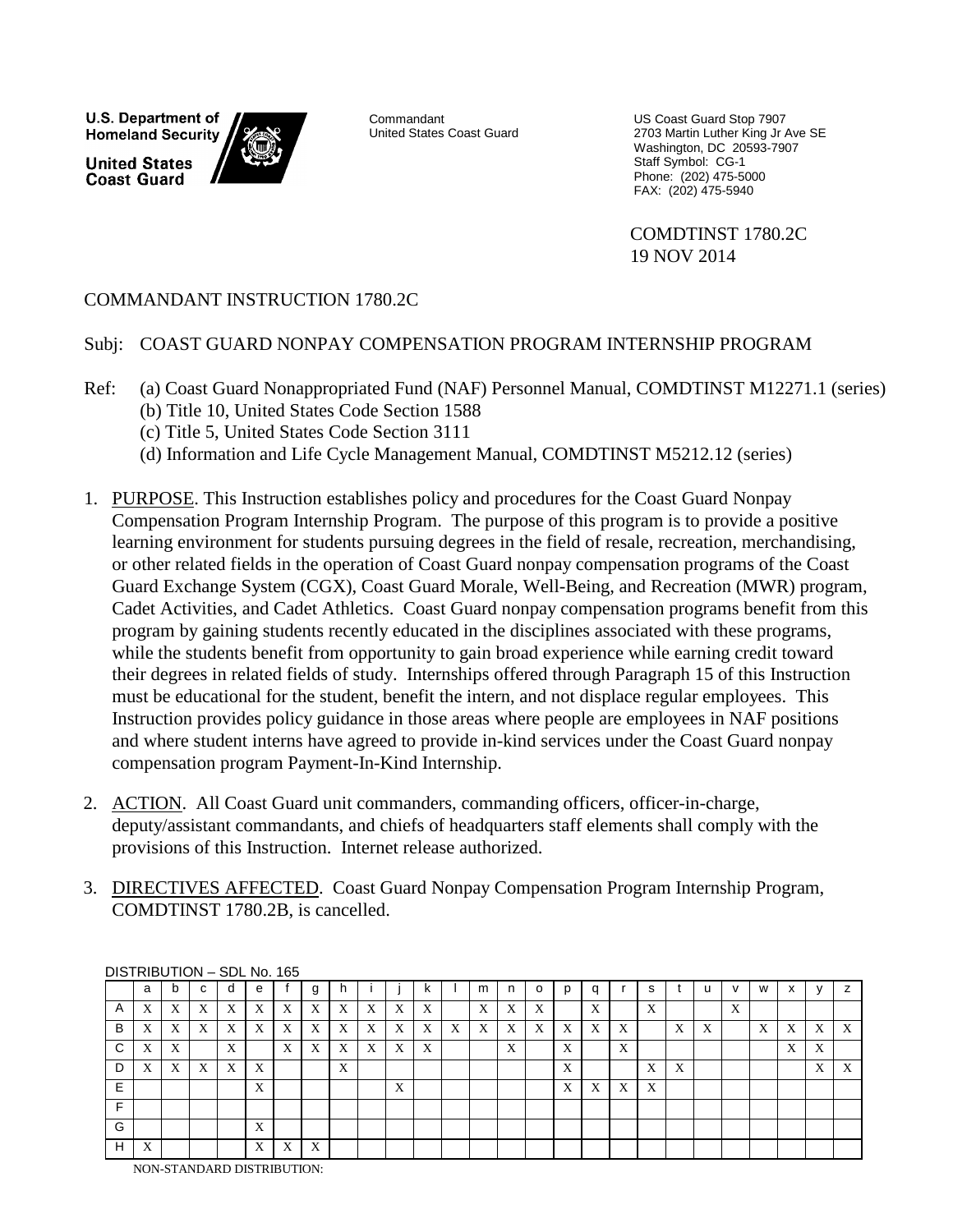## COMDTINST 1780.2C

- 4. DISCLAIMER. This guidance is not a substitute for applicable legal requirements, nor is it itself a rule. It is intended to provide operational guidance for Coast Guard personnel and is not intended to nor does it impose legally-binding requirements on any party outside the Coast Guard.
- 5. MAJOR CHANGES. Internships offered through Paragraph 15 of this Instruction are for the educational experience of the intern, not the benefit of the receiving command.
- 6. IMPACT ASSESSMENT. Commands are not required to participate in this program. Commands that voluntarily participate in this program shall follow the policy outlined in this Instruction.

## 7. ENVIRONMENTAL ASPECT AND IMPACT CONSIDERATIONS.

- a. The development of this Instruction and the general policies contained within it have been thoroughly reviewed by the originating office and are categorically excluded (CE) under current USCG CE # 33 from further environmental analysis, in accordance with Section 2.B.2. and Figure 2-1 of the National Environmental Policy Act Implementing Procedures and Policy for Considering Environmental Impacts, COMDTINST M16475.1 (series).
- b. This Instruction will not have any of the following: significant cumulative impacts on the human environment; substantial controversy or substantial change to existing environmental conditions; or inconsistencies with any Federal, State, or local laws or administrative determinations relating to the environment. All future specific actions resulting from the general policies in this Instruction must be individually evaluated for compliance with the National Environmental Policy Act, Council on Environmental Policy NEPA regulations at 40 CFR Parts 1500-1508, DHS and Coast Guard NEPA policy, and compliance with all other environmental mandates.
- 8. DISTRIBUTION. No paper distribution will be made of this Instruction. An electronic version will be located on the following Commandant (CG-612) web sites. Internet: http://www.uscg.mil/directives/, and CGPortal: https://cgportal2.uscg.mil/library/directives/SitePages/Home.aspx.
- 9. RECORDS MANAGEMENT CONSIDERATIONS. This Instruction has been evaluated for potential records management impacts. The development of this Instruction has been thoroughly reviewed during the directives clearance process, and it has been determined there are no further records scheduling requirements, in accordance with Federal Records Act, 44 U.S.C. 3101 et seq., National Archives and Records Administration (NARA) requirements, and the Information and Life Cycle Management Manual, COMDTINST M5212.12 (series). This policy does not have any significant or substantial change to existing records management requirements.
- 10. AFFILIATION AGREEMENT. As the Program Manager for the Coast Guard Nonpay Compensation Program Internship Program, the Coast Guard Community Services Command (CSC) shall ensure affiliation agreements are established between institutions of higher learning and the Coast Guard. No intern shall be selected for these programs without a signed affiliation agreement being in effect.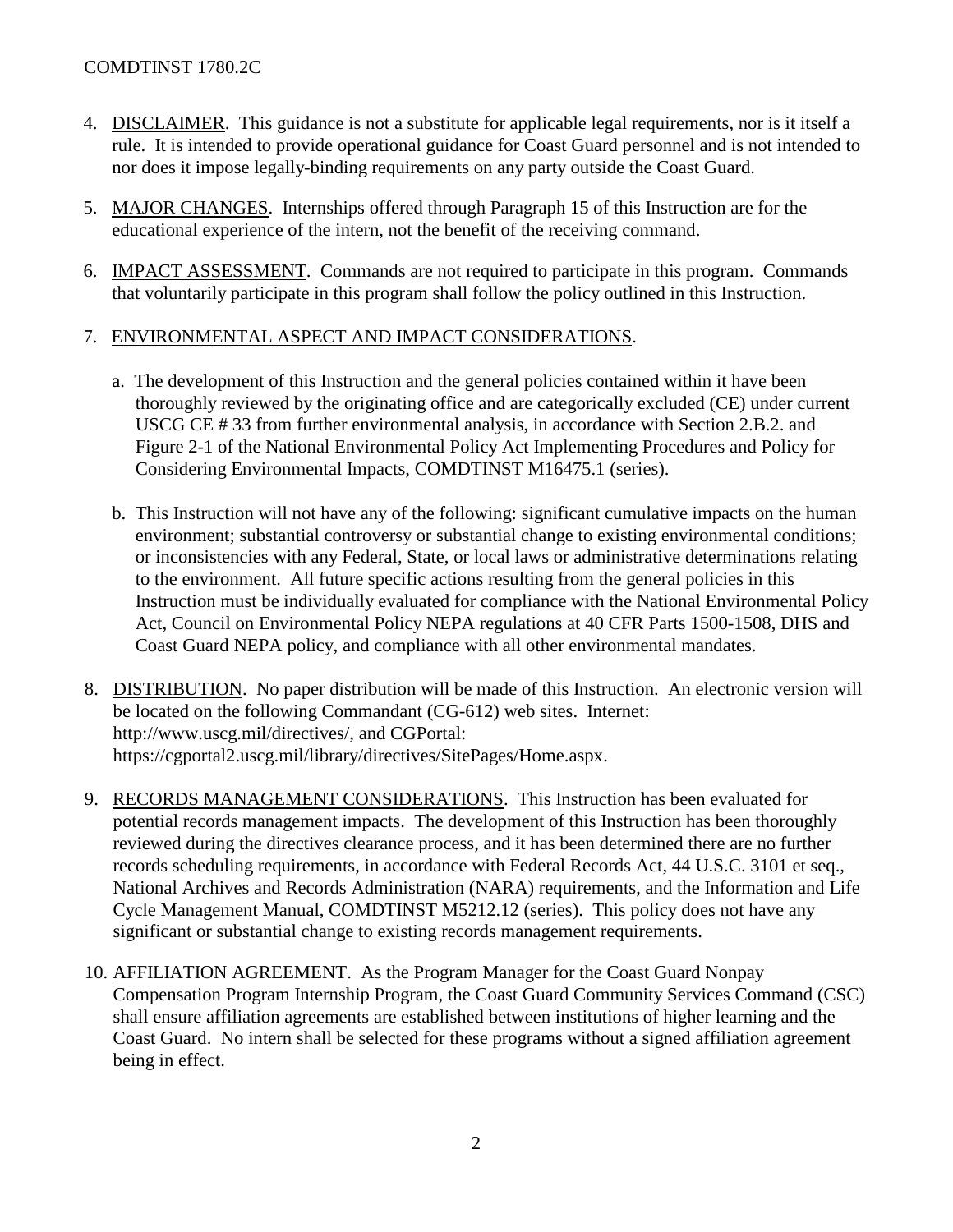- 11. CRITERIA. Intern positions available through Coast Guard Nonpay Compensation Program Internship Program shall be awarded based on academic achievement, accomplishments, student interest, and demonstrated leadership in school-oriented and outside activities. The Coast Guard Nonpay Compensation Program Internship Program is a unique opportunity for Coast Guard commands to gain a short term personnel resource currently being educated in the field of resale, recreation, merchandising, or other field related to the Coast Guard nonpay compensation programs, while providing a learning environment for the student. Internship positions shall only be available to those commands that can provide a substantive and appropriate educational experience, all about the intern, with the ability to support them. Funding support for pay and allowances associated with the Coast Guard Nonpay Compensation Program Internship Program shall be supported through the local command with NAF funds. Other expenses, as authorized in the Coast Guard Morale, Well-Being, and Recreation Manual, COMDTINST M1710.13 (series), may be supported with appropriated funds (APF) for MWR interns only. Other expenses, as authorized in the Coast Guard Nonappropriated Fund Instrumentalities (NAFI) Manual, COMDTINST M7010.5 (series), may be supported with APF for other nonpay compensation program interns.
- 12. ELIGIBILITY. Applicants for the Coast Guard Nonpay Compensation Program Internship Program shall be students in good standing, pursuing an undergraduate/graduate degree in resale, recreation, merchandising or other related fields to the operation of Coast Guard nonpay compensation programs, and identified as such by an institution of higher learning having an affiliation agreement with the Coast Guard.
- 13. THE COAST GUARD NONPAY COMPENSATION PROGRAM PAID INTERNSHIP PROGRAM. Any student hired under the provisions of the Coast Guard Nonpay Compensation Program Paid Internship Program shall be hired in a pay band, NF-01 position, at the minimum rate. Students may work up to 8 hours per day, but no more than 20 hours per week when school is in session, and up to 8 hours per day and 40 hours per week, when school is not in session. Commands hiring students under this program shall comply with all other provisions of reference (a).
- 14. PROCEDURES FOR PARTICIPATION IN THE COAST GUARD NONPAY COMPENSATION PROGRAM PAID INTERNSHIP PROGRAM. Commands shall comply with the competitive procedures outlined in reference (a) when using the Coast Guard Nonpay Compensation Program Paid Internship Program. All vacancy announcements posted for the purpose of hiring under the Coast Guard Nonpay Compensation Program Internship Program shall include the following statement for Qualifications Required: "All candidates must meet minimum requirements in accordance with Office of Personnel Management Qualification Standards Operating Manual and shall be students in good standing who are pursuing an undergraduate/graduate degree in resale, recreation, merchandising, or other related fields to the operation of Coast Guard nonpay compensation programs." The institution with the internship affiliation agreement with the Coast Guard will typically identify those students in good standing desiring internship opportunities. In the event that there are more potential interns than a command's ability to place them, the command shall use the following criteria to select the best potential candidate(s):
	- a. the official academic transcript from freshman to first semester of the junior year, if available. The transcript should reflect the applicant's exact or approximate class ranking;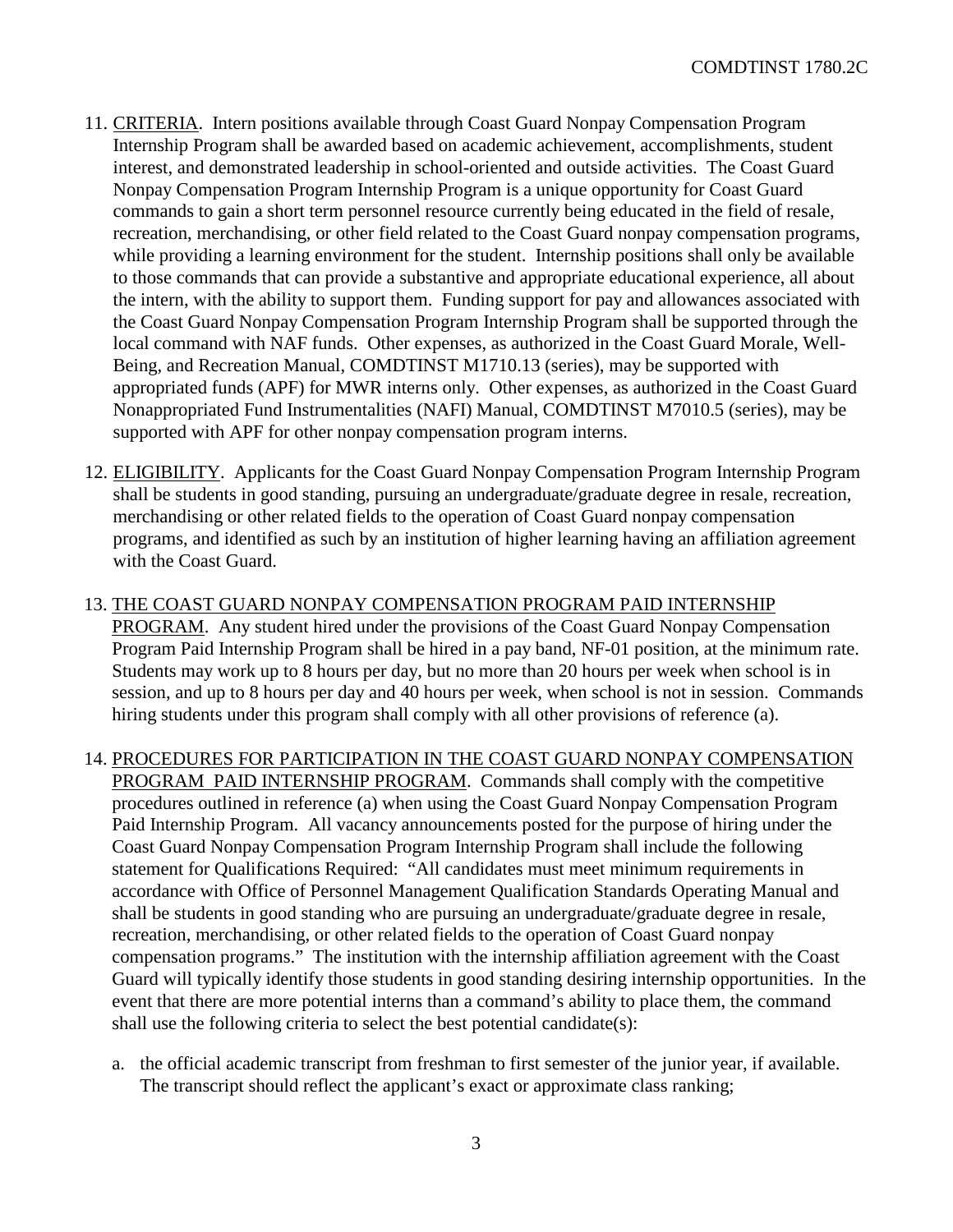- b. a short essay from the applicant, explaining what the applicant hopes to achieve in his/her college career, including educational, professional, and personal goals; and
- c. letter(s) of recommendation from instructors, administrators, or community leaders.
- 15. THE COAST GUARD NONPAY COMPENSATION PROGRAM PAYMENT-IN-KIND
	- INTERNSHIP. The purpose of the Coast Guard Nonpay Compensation Program Payment-In-Kind Internship is to actively recruit students from colleges or universities throughout the year, and offer them the opportunity to gain professional experience and in some situations offer students the opportunity to obtain academic credit. The Coast Guard Nonpay Compensation Program Internship Program may accept these intern services under the authority of reference (b). Individuals who participate in this program do so with the agreement and understanding that they are entitled to neither pay nor benefits and their services are offered freely and without pressure or coercion, direct or implied, from the Coast Guard in accordance with reference (c). A copy of the Payment-In-Kind Intern Agreement shall be executed prior to accepting an intern under this program (See Enclosure (1)). Payment-In-Kind interns are considered employees of the Coast Guard Nonpay Compensation Program Internship Program when providing services to that program only for the purposes of:
		- a. compensation for injuries occurring during the performance of approved payment-in-kind services, pursuant to 5 U.S.C. § 8171;
		- b. claims for damages or losses pursuant to 10 U.S.C. § 2733 and 28 U.S.C. §2671 et seq.; and
		- c. access to Coast Guard automated systems.

 For the purpose of the Coast Guard Nonpay Compensation Program Payment-In-Kind Internship, the reimbursement is not assigned a dollar value. Incidental expenses may be reimbursed (See paragraph 16, below).

- 16. REIMBURSEMENT OF EXPENSES UNDER THE COAST GUARD NONPAY COMPENSATION PROGRAM PAYMENT-IN-KIND INTERNSHIP. An intern may be authorized reimbursement for certain incidental expenses as described below. Funding support for intern incidental expenses shall be paid by the local command with NAF at the discretion of the commanding officer. The following is a list of expenses that may be reimbursed to volunteer interns participating in this program:
	- a. travel for training to improve effectiveness in assigned roles or to enable interns to accept increasingly greater challenges;
	- b. travel for training, to include enrollment expenses, travel, and per diem, held at another site, if it is determined that the supported organization would benefit from the off-site training. Interns may receive an advance of travel and transportation allowance upon presentation of an approved travel request; and
	- c. use of privately owned vehicle (POV) to perform Payment-In-Kind duties. Lodging, subsistence, and travel incident to the period of internship may be reimbursed or provided in-kind. Commands may request a waiver to assign interns to transient unaccompanied personnel housing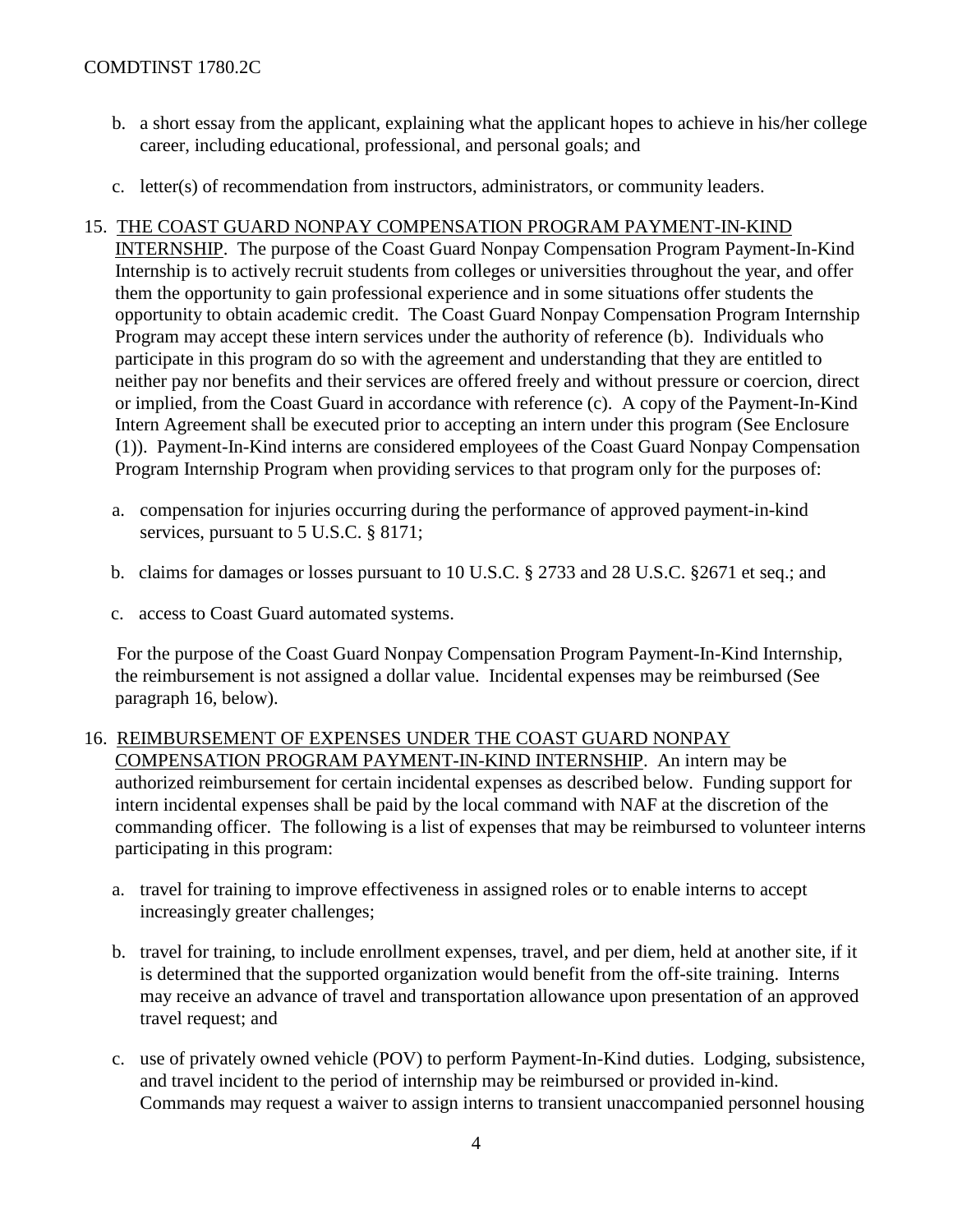(UPH) rooms on a space available basis, not to exceed ninety days. Interns shall not be assigned to watch stander rooms, permanent party rooms, unaccompanied personnel leased housing, or converted family homes. Individual waiver requests for interns to occupy transient UPH spaces shall be submitted to Commandant (CG-1223) for determination prior to assignment. Current Federal Travel Regulations shall apply.

### 17. PROCEDURES FOR PARTICIPATION IN THE COAST GUARD NONPAY COMPENSATION PROGRAM PAYMENT-IN-KIND INTERNSHIP. To participate in the Coast Guard Nonpay Compensation Payment-In-Kind Internship the following criteria shall be met:

- a. the student shall be a member in good standing at an institution of higher education;
- b. the student shall have permission from his/her institution before participating in the program;
- c. the area of work shall be directly related to the student's academic field of studies and the student shall perform services that are of benefit to his or her career and/or academic studies;
- d. there is no displacement of employees; the student is not doing work associated with vacant positions and employees have not been relieved of assigned duties;
- e. the command and student both agree that the student shall not receive pay while participating in an internship offered through Paragraph 15 of this Instruction; and
- f. the command and student both agree that there exists no entitlement or guarantee of future employment for participating in this program; and
- g. the student participating in an internship offered through Paragraph 15 of this Instruction shall sign an agreement acknowledging the conditions set forth under subparagraph e. and f. above (see Enclosure (1)).

#### 18. RESPONSIBILITIES.

- a. CG CSC shall:
	- (1) act as Program Manager for the Coast Guard Nonpay Compensation Program Internship Program;
	- (2) maintain active affiliation agreements with institutions of higher learning desiring to place students at Coast Guard commands;
	- (3) identify commands that desire to use nonpay compensation program interns at their units and match these commands with institutions of higher learning that have eligible interns for placement; and
	- (4) receive and screen student application packages identified by the institutions of higher learning for consideration in the Coast Guard Nonpay Compensation Program Internship Program.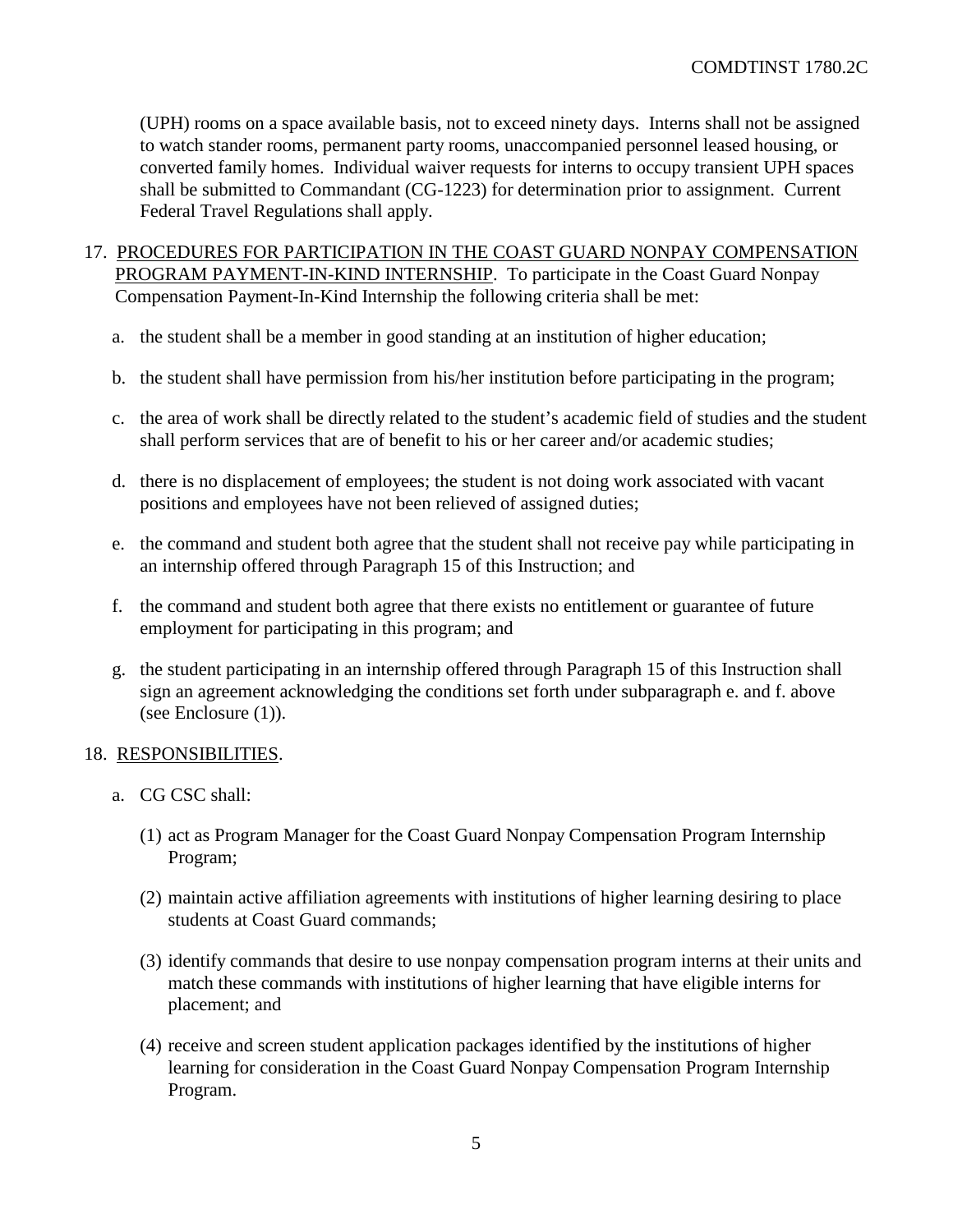### COMDTINST 1780.2C

b. CG CSC for CGX activities and unit commanding officers for MWR and other NAFI activities desiring to use the Coast Guard Nonpay Compensation Program Internship Program shall:

- (1) evaluate and screen students identified by CG CSC for consideration in their Coast Guard Nonpay Compensation Program Internship Program;
- (2) comply with the applicable requirements of reference (a) and the provisions of this Instruction in selecting interns, as necessary;
- (3) establish a local agreement among the command, the institution, and the student as to the specific responsibilities of each while the intern is on site;
- (4) provide feedback to CG CSC on the internship experience;
- (5) ensure that interns are assigned a mentor. In many instances the individual assigned as the intern's supervisor and responsible for the intern's curriculum may also serve as the mentor. Management shall recognize that although these interns are either volunteers or NAF employees and will be with the Coast Guard for a short period of time, it does not obviate management's responsibilities to ensure that these interns are mentored on Coast Guard core values, traits and characteristics that will make them successful in their chosen occupation;
- (6) ensure the primary purpose of an internship offered through Paragraph 15 of this Instruction is for the educational experience of the intern, not the benefit of the receiving command; and
- (7) ensure all activities involved in Nonpay Compensation Program Internship Program comply with the applicable requirements of reference (d).
- 19. FORMS/REPORTS. None.
- 20. REQUEST FOR CHANGES. Units and individuals may recommend changes via the chain of command to the Community Services Command.

D. R. CALLAHAN /s/ Assistant Commandant for Human Resources

Encl: (1) Coast Guard Nonpay Compensation Program Payment-In-Kind Internship Program Agreement.